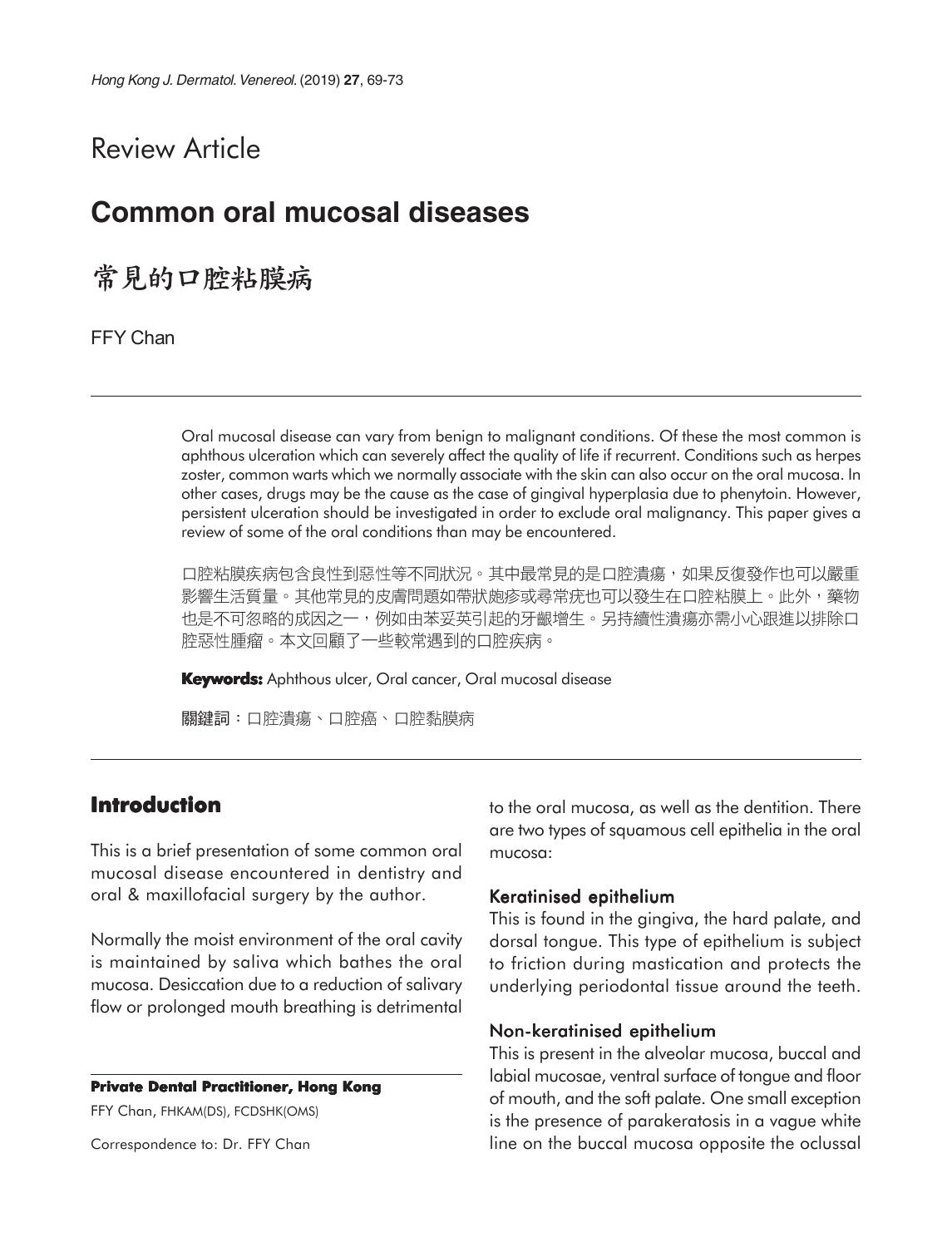line between upper and lower posterior teeth. This is the linea alba, a normal feature. In the submucosa of this non-keratinised type are numerous small salivary glands. Keratinisation in a non-keratinised area signifies abnormality and requires investigation. Due to the excellent blood . supply of the oral cavity tissues, wounds here heal very well. Any wound that persists for two or more weeks should be viewed with suspicion. The condition of the dentition, and oral hygiene are closely linked to oral mucosal diseases in their causation or progression.

Common oral mucosal diseases may cause discomfort or pain, or affect the appearance of the patient, leading to an obvious abnormal appearance, unusual enlargements or swellings, or pigmentation. Some are detected incidentally e.g. patient's health care provider. These conditions are presented here briefly.

## **Oral ulcerations**

(with the exception of oral lichen planus, and pemphigus)

#### *1. Recurrent aphthous ulcers (RAU)*

This is by far the most common type of oral ulcerative condition, affecting about 20% of the general population at any one time. Although it is not debilitating nor life-threatening, the pain and, for some unfortunate patients, the frequent recurrence can cause considerable distress. The aetiology is still unknown although many theories has been suggested, including viral infection, immunological abnormality, nutritional deficiency, endocrine conditions, allergic factors, and psychological factors. However, no conclusive evidence has been positively identified. While treatment can relieve the pain and decreasing the duration the ulceration, there are no known means for prevention of recurrence. The commonest treatment modality is the topical application of corticosteroid.

There are three main varieties of the RAU:

#### a. Minor aphthous ulcer

This is the most common form. It can occur at any site of the oral mucosa and consists of a few lesions of a few millimetres in size. They heal spontaneously in ten days to two weeks with or without treatment. There is no scarring after healing. The commonest remedy is by topical application of corticosteroid.

#### b. Major aphthous ulcer

This is less common, about 10% of all aphthous ulceration. The lesion size is large, over 1 cm in dimension and is more painful. It persists longer, up to six weeks, with considerable scarring after healing.

#### c. Herpetiform aphthous ulcer

This is less common, also about 10% of all aphthae and occurs as crops of small but numerous (up to 100) ulcers. These small lesions then coalesce into a large, shallow ulcer. The course of the ulceration is similar to minor aphthae.

#### *2. Primary herpetic gingivostomatitis*

This is caused by the herpes simplex virus (HSV-1) and usually affect infants and young children. The usual presentation is a young patient with mild systemic upset e.g. low fever, mildly unwell, unwilling to feed due to pain in from the ulceration in the gums or any other part of the oral cavity, which occurred after rupturing of the initially erupted vesicles. Occasionally adults can be affected by this condition in which symptoms tend to be more severe than those seen in children.<sup>1</sup> Treatment is mainly supportive. Sometimes this type of acute ginivostomatis are confused with the better known Vincent's Angina (aka Trench mouth, or Acute Necrotising Ulcerative Gingivitis) which is a completely different entity, and from the author's experience, rarely seen in tropical countries such as Hong Kong.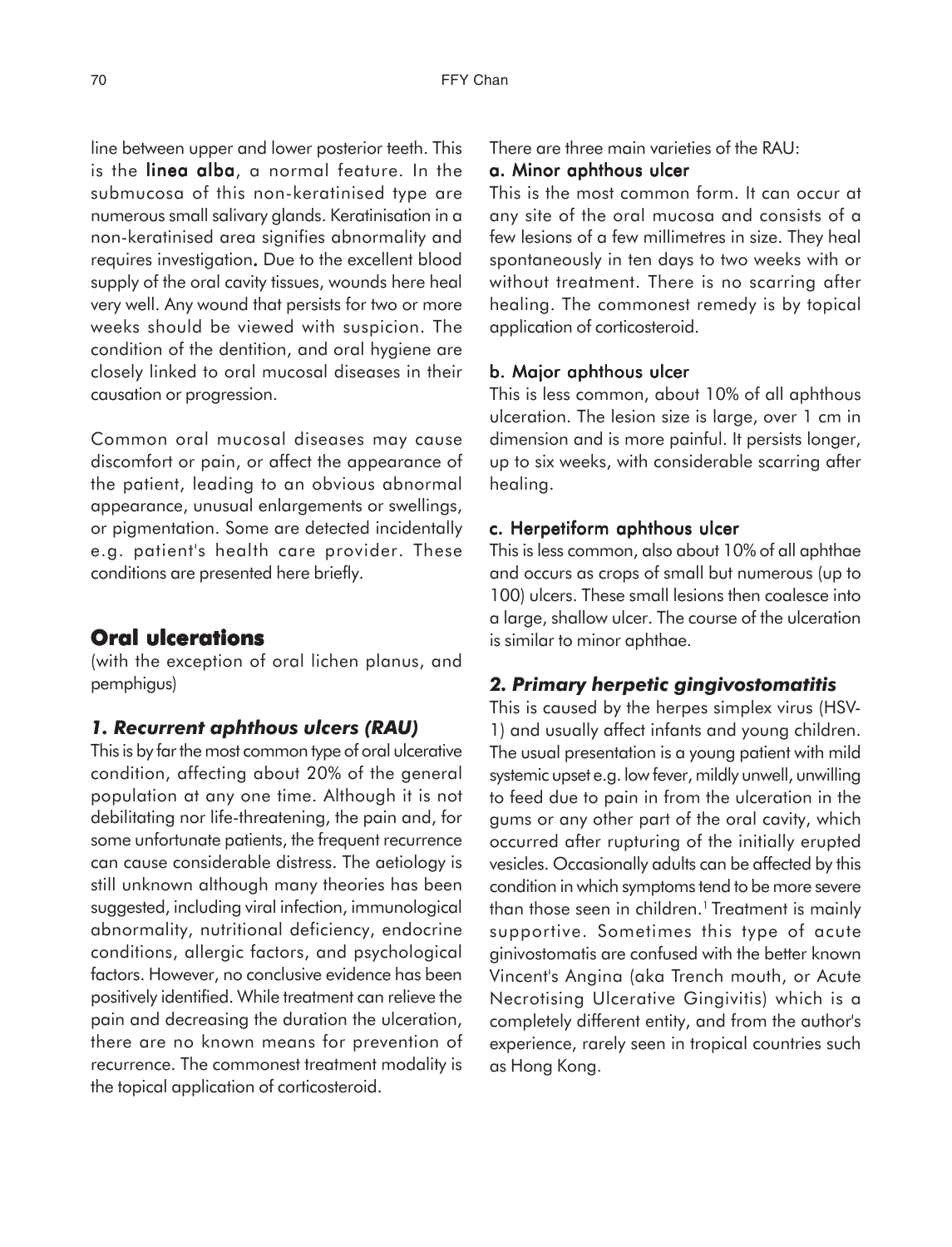### *3. Herpes zoster (Shingles)*

Herpes zoster can occur in the oral mucosa, when caused by varicella virus through the trigeminal nerve supplying the facial skin and the oral mucosa. The condition is extremely painful and is easy to diagnosed by its clearly demarcated area of eruption supplied by the respective branch of the trigeminal nerve. Treatment is by using antiviral agents.

### **Swellings/Enlargements**

#### *1. Drug associated/induced*

Nearly 50% of patients on long term phenytoin (Dilantin) treatment develop variable degrees of gingival hyperplasia (Figure 1). The gingival enlargement typically occurs in the interdental papillae. Poor oral hygiene usually aggravates the condition. Antihypertensive drugs e.g. nifedipine and immunosuppressants e.g. cyclosporine can also cause similar conditions. If the enlargement is severe, surgical removal followed by improved oral hygiene can be an effective.

#### *2. Pyogenic granuloma*

These are usually caused by irritation e.g. rough tooth surface, dental calculus or ill-fitting dental restorations. This can occur in the gingiva close to the source of irritation, or on the oral mucosa of the cheek, lip, or tongue adjacent to the offending object (Figure 2). These swellings may not regress even after the removal of the irritation and thus requiring surgical excision.

#### *3. Denture granuloma (epulis fissuratum)*

This is a marked hyperplasia of soft tissue in the denture-bearing area of the oral mucosa, due to prolonged irritation by wearing the ill-fitting denture. Treatment is by discarding the ill-fitting prosthesis, surgical excision of the hyperplasia and provision of a new, better fitting appliance.

## *4. Fibroepithelial polyp*

This is a common condition, seen in the buccal, labial or tongue surface. Formed usually due to mild, constant irritation e.g.accidental biting, sharp tooth edge.

#### *5. Benign epithelial tumour*

A common example is the squamous papilloma. Can occur anywhere in the oral mucosa.

#### *6. Common wart (verruca vulgaris)*

Common warts occasionally occur in the oral mucosa. Sometimes it can have similar clinical appearance with the squamous papilloma or even squamous cell carcinoma.



**Figure 1.** Dilantin gingival hyperplasia.



**Figure 2. 2.** Pyogenic granuloma close to jagged teeth.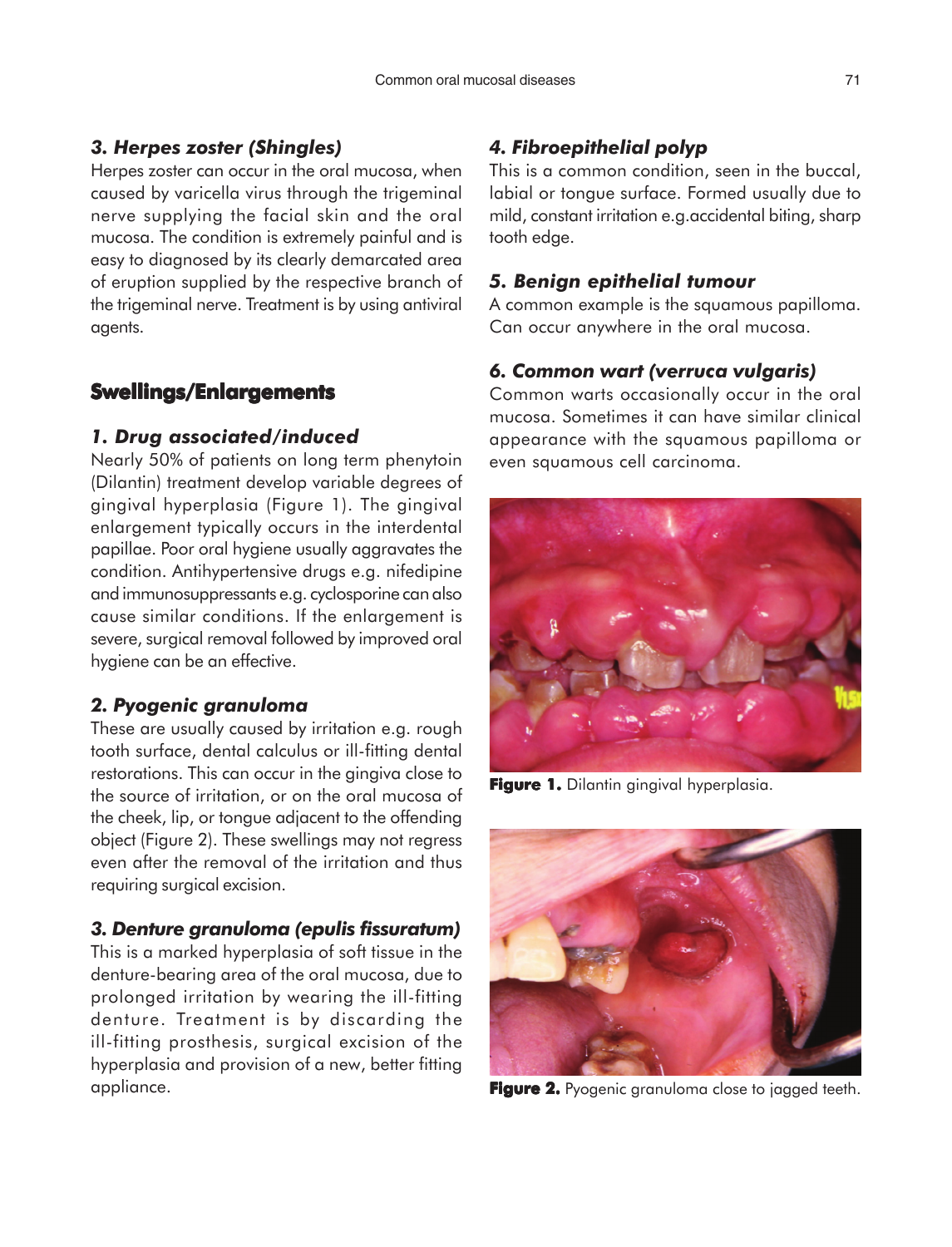## **Congenital and lesions of unknown aetiology**

## *1. Gingival cysts of infancy (Epstein pearls)*

A common finding in some newborns presenting as white, firm small nodules on the maxillary, as yet edentulous alveolus. No treatment is necessary, as they will spontaneously degenerate in a few months' time.

## *2. Geographic tongue (Migratory glossitis)*

This can be seen in children and adults. The condition consists of multiple areas of desquamation of the filiform papillae of the tongue dorsum in an irregular pattern (like a map) (Figure 3). It resembles oral psoriasis. This is benign condition and no treatment is necessary or available. Occasionally these will spontaneously resolve, especially in children.

## **Pigmented lesions**

- 1. Black lesions: These range from benign conditions e.g. melanotic macules, melanotic naevus to malignant melanoma (Figure 4).
- 2. Bluish red lesions: e.g. Haemangioma. Diagnosis is usually easy as these lesions blanch when compressed. Sometimes aspiration of blood from the lesion will confirm the diagnosis.
- 3. White lesions: Leukoplakia is a frequently used term to describe a white patch on the mucosa, and which has no known cause. About 10% of these lesions are pre-malignant, the rest being innocent hyperkeratosis. Histological examination is the only way to determine if there is dysplasia which signifies possible premalignant change.
- 4. \*Speckled leukoplakia (erythroplakia)- This is a more dangerous form of leukoplakia which shows red and white patches in the same lesion. There is severe dysplasia or even micro-invasive

carcinoma. Some authorities use the term 'erythroplasia' to more appropriately describe this condition.

## **Oral cancer**

This is the most feared condition of the oral mucosa. In Hong Kong the oral cancer incidence is low compared to other malignancies. Statistics show that there are 5.5 cases per 100,000 population as compared to about 16-18 cases per 100,000 in India, a country with the highest rate of oral cancer.2



**Figure 3.** Geographic tongue.



**Figure 4.** Malignant melanoma.